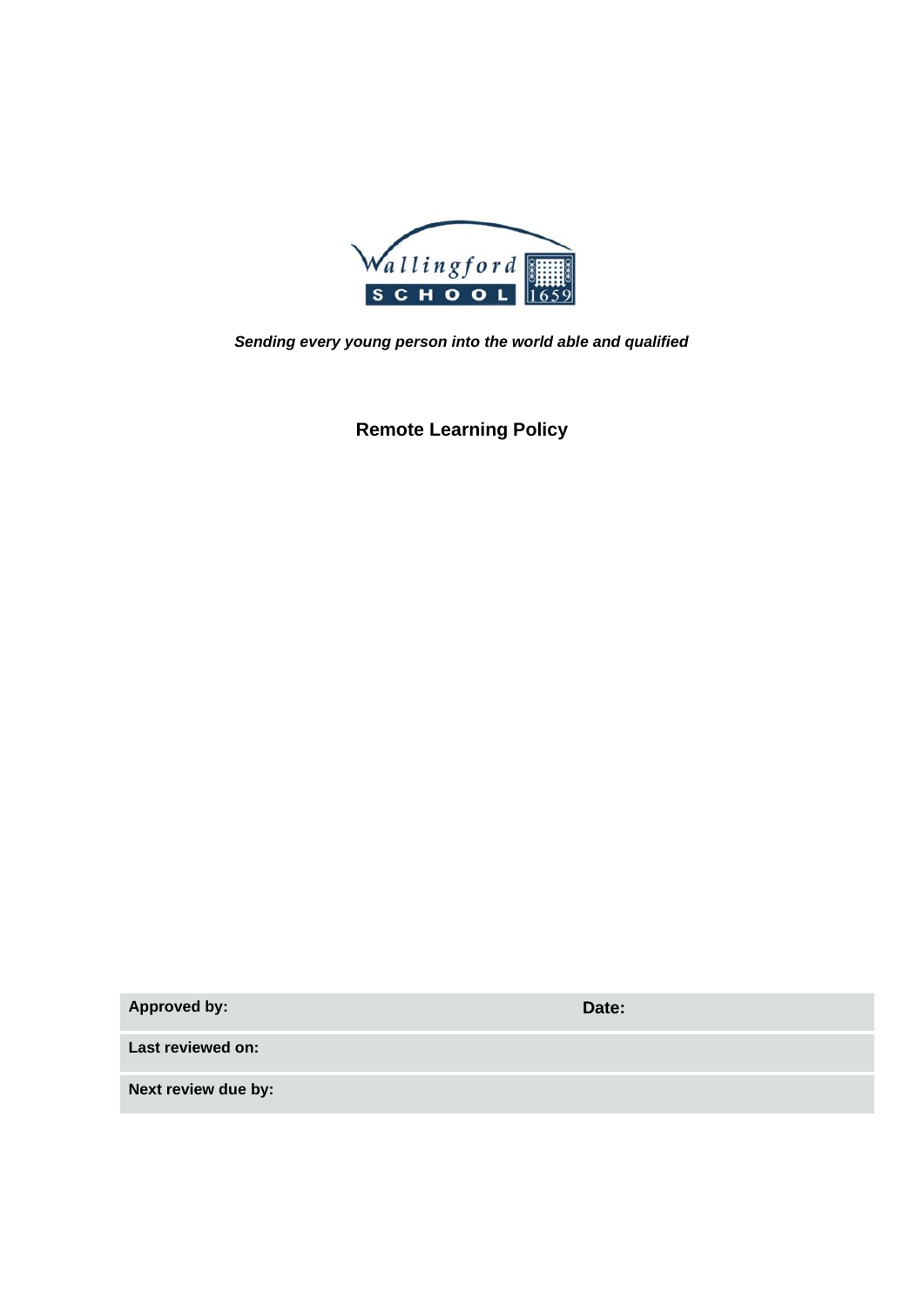# **1. Aims**

This remote learning policy for staff aims to:

- Ensure consistency in the approach to remote learning for pupils who are not in school
- Set out expectations for all members of the school community with regards to remote learning
- Provide appropriate guidelines for data protection

Every child is expected to attend school from September 1st 2020. In line with government guidance, pupils, staff and families should self-isolate if they display any of the following symptoms:

- A continuous, dry cough
- A high temperature above 37.8℃
- A loss of, or change to, their sense of smell or taste
- Have had access to a test and this has returned a positive result for Covid-19

This policy is intended to outline expectations for self-isolation/quarantine, class bubble or partial school closure, rather than individual cases. Individual pupils who are isolating due to health issues (based on government advice) and choose not to return to school in September will be supported on a case by case basis.

#### **Remote learning for pupils**

We will provide appropriate remote learning for pupils who are not able to attend school. In the following points, an outline of the provision will be made and some guidance given on the role of pupils, teachers and parents.

The governors and senior leadership team at Wallingford School are fully aware that these are exceptional times and would like to make it clear that the completion of work is not compulsory and that this document seeks to inform and guide families and not impose expectations. Each family is unique and because of this should approach home learning in way which suits their individual needs. We realise that the circumstances that might cause our school to close will affect families in a number of ways. In our planning and expectations, we are aware of the need for flexibility from all sides:

- parents may be trying to work from home so access to technology as a family may be limited
- parents may have two or more children trying to access technology and need to prioritise the needs of young people studying towards GCSE/A Level accreditation
- teachers may be trying to manage their home situation and the learning of their own children
- systems may not always function as they should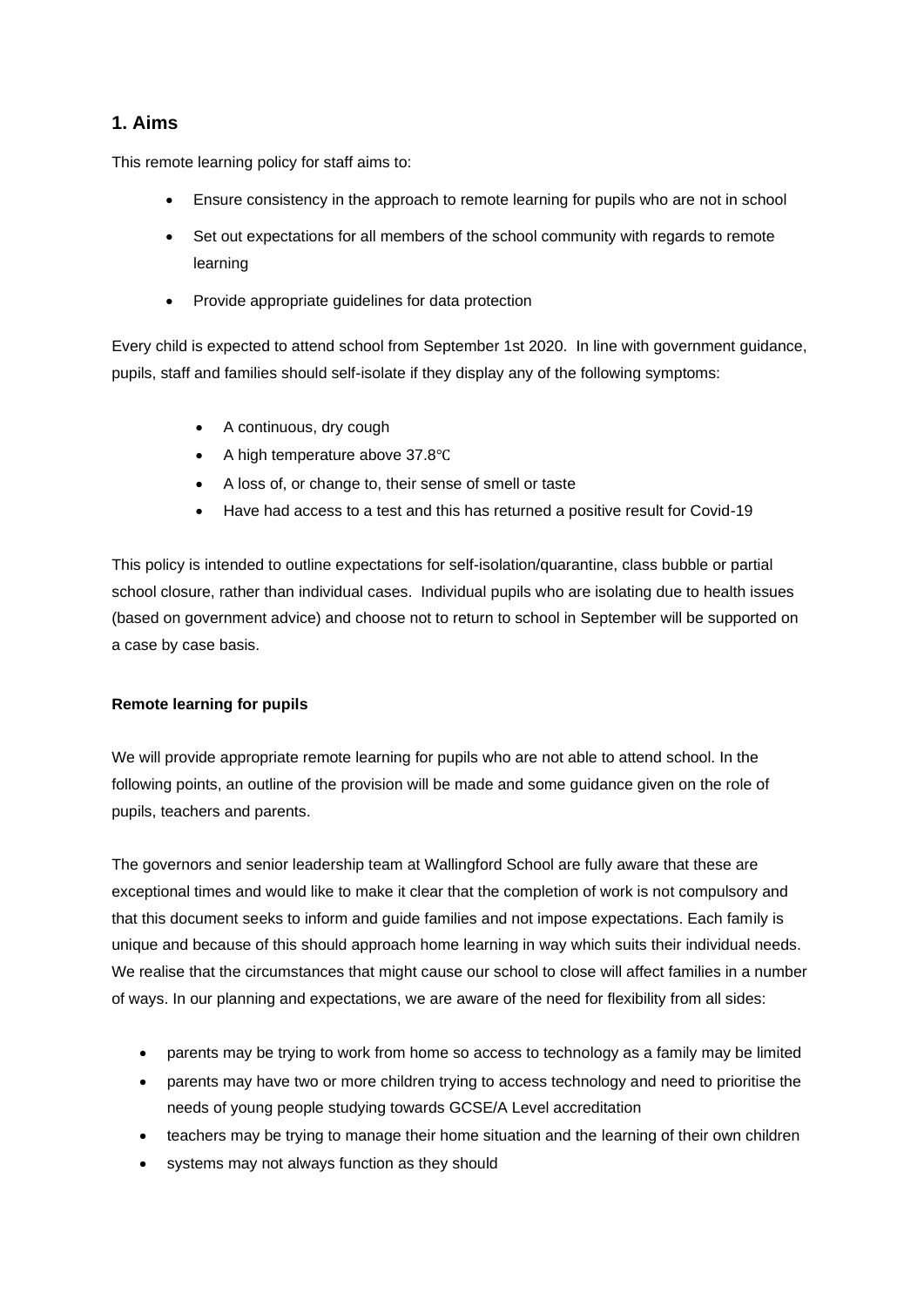# **2. Roles and responsibilities**

## **2.1 Teachers**

When providing remote learning, teachers must be available between normal working hours.

If they are unable to work for any reason during this time, for example due to sickness or caring for a dependent, they should report this using the normal absence procedure.

When providing remote learning, teachers are responsible for:

For an individual or small group of pupils in self-isolation or quarantine:

- Planning lessons that are relevant to the curriculum focus for that year group
- Endeavouring to supply resources to support tasks for home learners
- Ensuring support for pupils and families will meet the government's "high quality" provision; Wallingford School will primarily use Satchel as a learning platform
- Ensuring that the work shared will align as closely as possible with in-school provision and be shared via Satchel detailing the website/resource links to be used

#### In the case of Class or Year "bubble" closure:

- Teaching will move to Microsoft Teams and the aim is to provide daily teaching as close to the school day experienced in school
- The day will follow this suggested timetable which includes regular breaks, taking in to account the challenges for both staff and pupil in managing remote learning at different age groups; there is flexibility with these timings depending on the year group and the weekly timetable will be shared on Satchel
- Every effort will be made to ascertain which families may require paper packs or the loan of a laptop

#### In all situations:

- Teachers will respond promptly, within reason, to requests for support from families at home; this should be done via email or on Teams
- Teachers shouldn't answer emails outside of working hours
- Should a staff member require support with the use of technology, it is their responsibility to seek this support in school and Senior Leaders will ensure that support is given promptly

#### Remote teaching for staff who are self-isolating:

Teaching staff are required to self-isolate if they show symptoms outlined at the start of this policy or they have been told to shield and/or have received a letter to confirm this or have been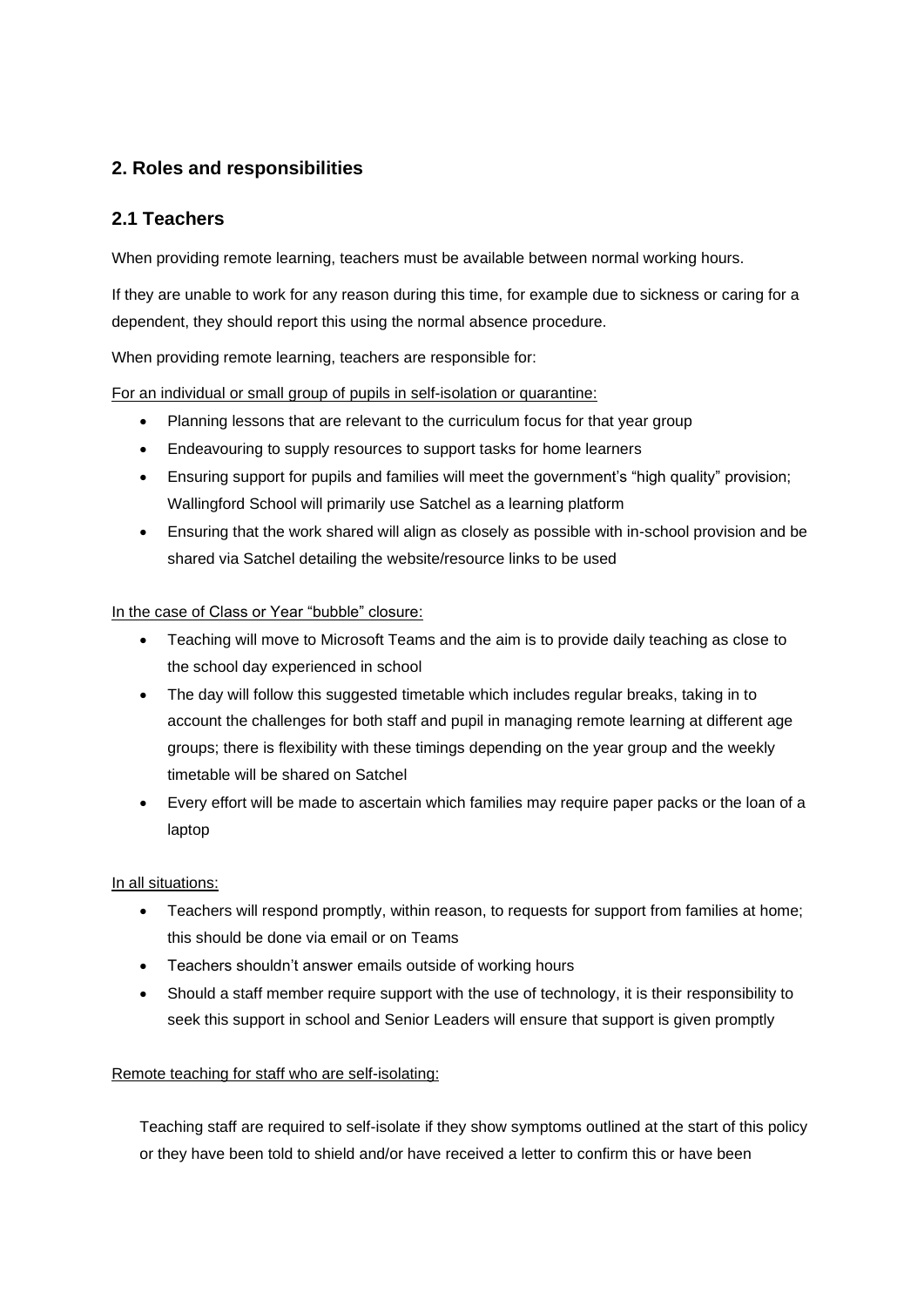contacted by Track and Trace. If a member of staff is required to self-isolate, they are expected to:

- Follow normal reporting procedures for planned absence
- In line with the government's expectations for schools, it is expected that staff get tested if they are displaying symptoms of COVID
- Should a staff member be tested, it is expected, as per national guidance, to share the result of this test with school so that appropriate plans can be made
- Whilst self-isolating, and if able to do so, non-teaching staff will be given appropriate individual work which is line with whole school improvement priorities; this work will be communicated by the Senior Leadership Team and will be allocated on a case-by-case basis.
- If unwell themselves, a decision will be made as to how to deliver remote learning to the class; the well-being of all staff will always be a significant consideration

#### **Our Code of Conduct for teachers when leading remote learning**

- If the situation allows it, leading remote learning should take place in school and not at home
- No 1:1 lessons should take place, groups only
- Staff must wear suitable clothing, as should anyone else in the household
- Any computers used should be in appropriate areas and where possible be against a neutral background
- Language must be professional and appropriate, including any family members in the background
- Videos may be muted by staff if other pupil in the household become unsettled or cause a disruption
- Safeguarding issues or concerns about a child's behaviour or welfare will be reported to the DSL immediately after the lesson
- Should any inappropriate behaviour or language be used by any pupil during the call, the teacher will address this at the time if appropriate; should the behaviour continue, the teacher may decide, that in order to safeguard the other pupils involved in the call, to end the participant's call

Concerns raised by teachers during remote learning should be shared in line with the school's current procedures and policies.

## **2.2 Teaching assistants**

When assisting with remote learning, teaching assistants must be available between normal working hours.

If they're unable to work for any reason during this time, for example due to sickness or caring for a dependent, they should report this using the normal absence procedure.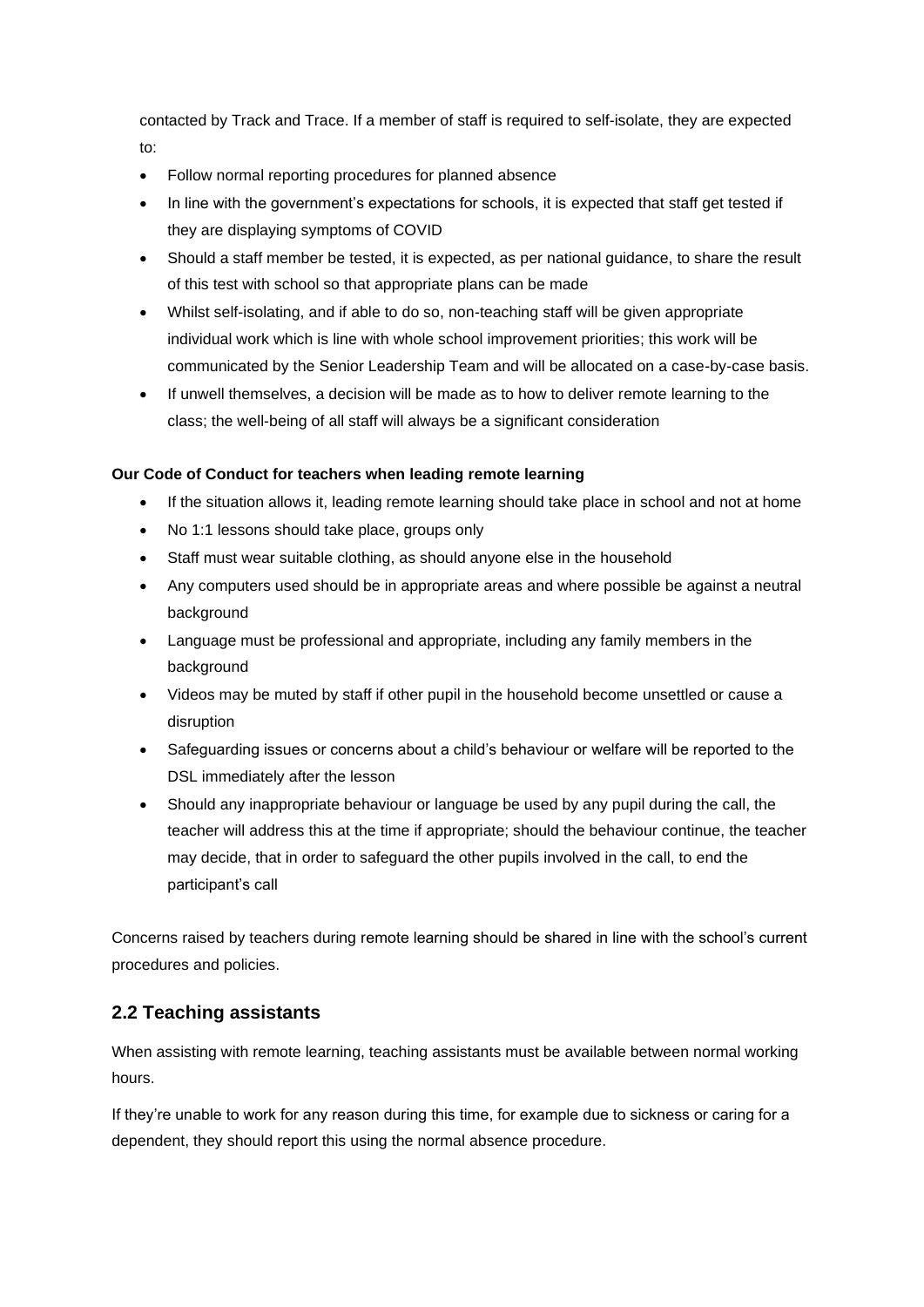When assisting with remote learning, teaching assistants are responsible for supporting pupils who aren't in school with learning remotely:

- SEN pupils who are usually supported by the TA
- The support provided will be discussed with the class teacher and SENCO

#### **Our Code of Conduct for teaching assistants when supporting remote learning**

- If the situation allows it, leading remote learning should take place in school and not at home
- 1:1 lessons should only take place after discussion with the class teacher and SENCO and agreement from the SLT and parents; additonal safeguarding procedures will be put in place including an addiitonal member of staff being present
- Staff must wear suitable clothing, as should anyone else in the household
- Any computers used should be in appropriate areas and where possible be against a neutral background
- Language must be professional and appropriate, including any family members in the background
- Videos may be muted by staff if other pupil in the household become unsettled or cause a disruption
- Safeguarding issues or concerns about a child's behaviour or welfare will be reported to the DSL immediately after the lesson
- Should any inappropriate behaviour or language be used by any pupil during the call, the teaching assistant will address this at the time if appropriate; should the behaviour continue, the teaching assistant may decide, that in order to safeguard the other pupils involved in the call, to end the participant's call

# **2.3 SENCO**

Alongside their responsibility for SEN provision across the school, our SENCO is responsible for:

- Considering whether any aspects of the curriculum need to change to accommodate remote learning for SEN pupil
- Working with teachers teaching remotely to make sure all work set is appropriate for SEN pupil.
- Monitoring the remote work set by teachers for their SEN pupil by meeting virtually with the teacher/TA/SLT.
- Alerting teachers to resources they can use to teach their SEN pupil remotely

# **2.4 Assistant Headteacher: Headteacher – Teaching and Learning**

Alongside any teaching responsibilities, the Assistant Headteacher is responsible for: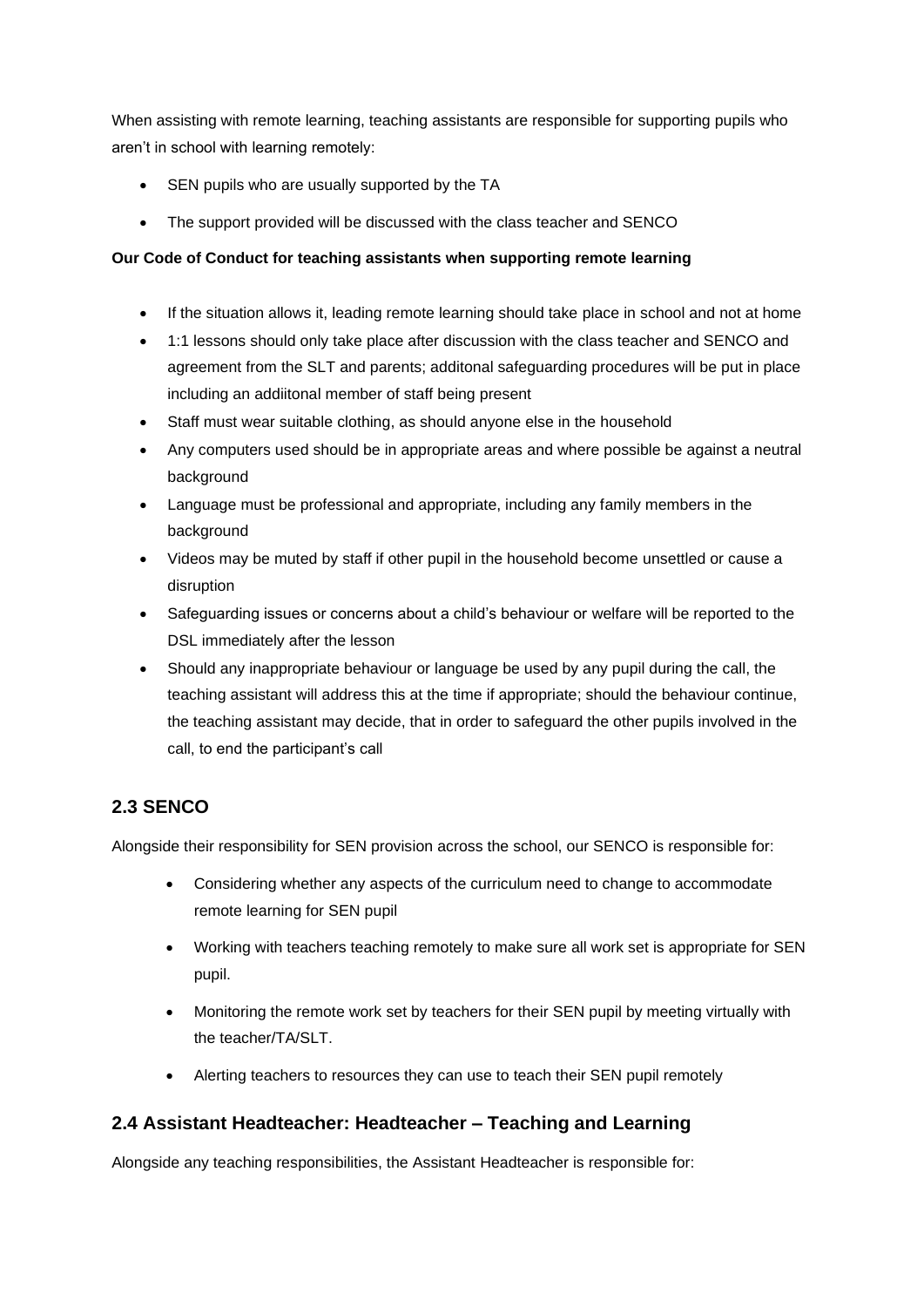- Co-ordinating the remote learning approach across the school
- Monitoring the effectiveness of remote learning –through regular meetings with teachers and SENCO, reviewing work set or reaching out for feedback from pupils and parents
- Supporting the Headteacher to monitor the security of remote learning systems, including data protection and safeguarding considerations

## **2.5 Designated Safeguarding Lead**

At Wallingford School our Governing Body takes seriously its responsibility under Section 11 of the Children Act and duties under "Working Together to Safeguard Children 2019" to safeguard and promote the welfare of children; to work together with other agencies to ensure adequate arrangements exist within our setting to identify and support those children who are suffering harm or are likely to suffer harm.

## **2.6 IT support team**

IT staff are responsible for:

- Fixing issues with systems used to set and collect work
- Helping staff and parents with any technical issues they're experiencing
- Reviewing the security of remote learning systems and flagging any data protection breaches to the data protection officer
- Assisting teachers with supporting pupils and parents with accessing the internet or devices

## **2.7 Pupils and parents**

Staff can expect pupils learning remotely to:

- Be contactable during the school day  $-$  although consider they may not always be in front of a device the entire time
- Complete work to the deadline set by teachers
- Seek help if they need it, from teachers or teaching assistants
- Alert teachers if they're not able to complete work

Staff can expect parents with pupils learning remotely to:

- Make the school aware if their child is sick or otherwise can't complete work
- Seek help from the school if they need it
- Be respectful when making any complaints or concerns known to staff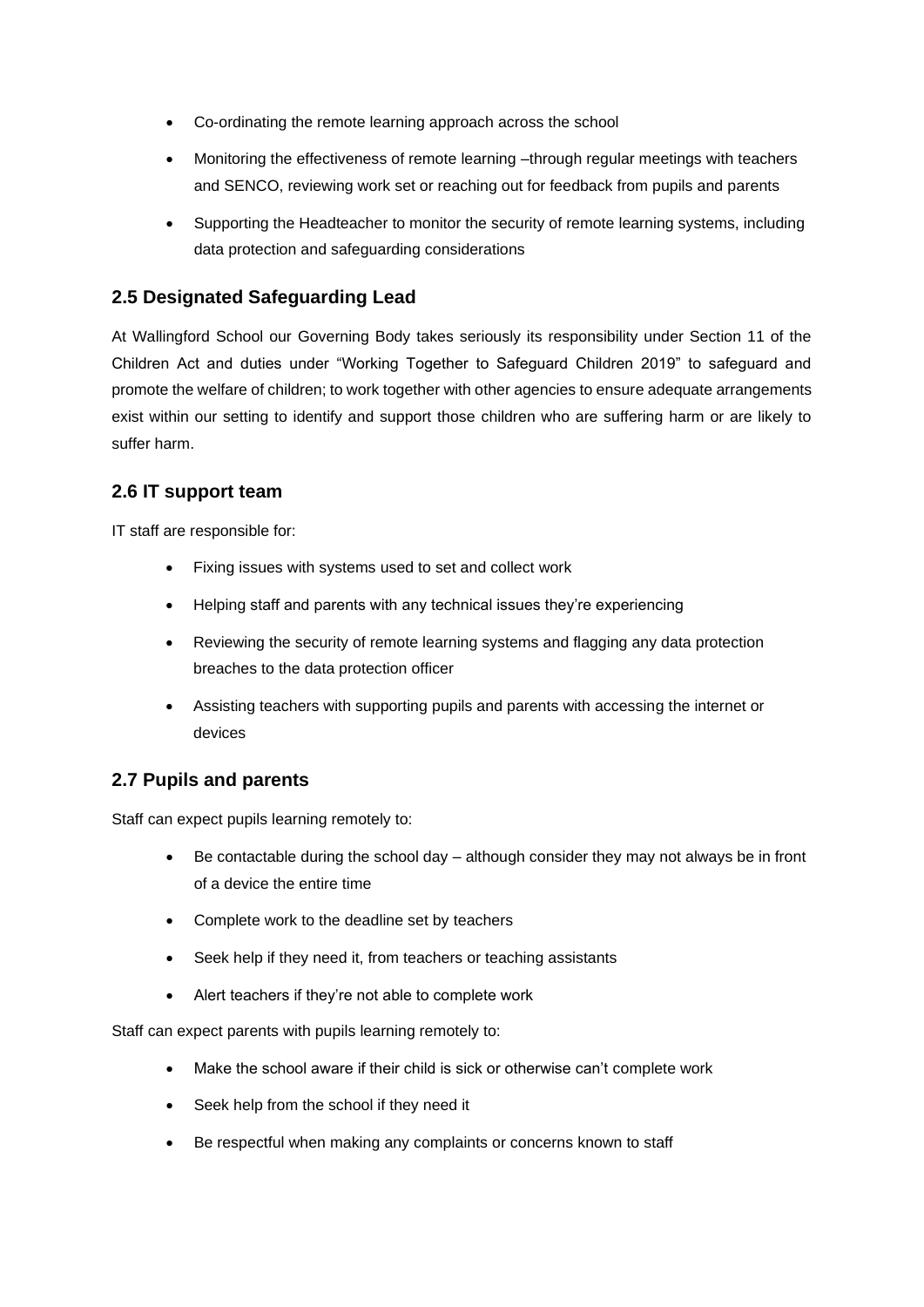#### **Code of Conduct for pupil and parents when engaging in remote learning**

- The use of Microsoft Teams as a platform means that our lessons can only be activated via the class channel or with the appropriate permissions
- An adult should be present in the house with the child/ren at all times
- The child/ren must always be in daytime clothes (no pyjamas)
- The video function is expected to be active unless a conversation has taken place prior to the lesson
- The mute function will be activated as pupils join the lesson

# **2.8 Governing board**

The Governing Body is responsible for:

- Monitoring the school's approach to providing remote learning to ensure education remains as high quality as possible
- Ensuring that staff are certain that remote learning systems are appropriately secure, for both data protection and safeguarding reasons

## **3. Who to contact**

If staff have any questions or concerns about remote learning, they should contact the following individuals:

Here are some suggested issues and the most likely points of contact, but adapt and add to this as needed:

- Issues in setting work talk firstly to your CCo or CTL, then the Assistant Headteacher Tommy Lee or SENCO, Cat McWhinnie, if pupil is on the SEN register
- Issues with behaviour talk to the Assistant Headteacher, James Keeling or SENCO, Cat McWhinnie, if pupil is on the SEN register
- Issues with IT talk to our ICT Support Team
- Issues with their own workload or wellbeing talk to their line manager
- Concerns about data protection talk to the data protection officer, Lynne Harrison
- Concerns about safeguarding talk to the DSL, James Keeling.

## **4. Data protection**

## **4.1 Accessing personal data**

When accessing personal data for remote learning purposes, all staff members will:

• Use SIMS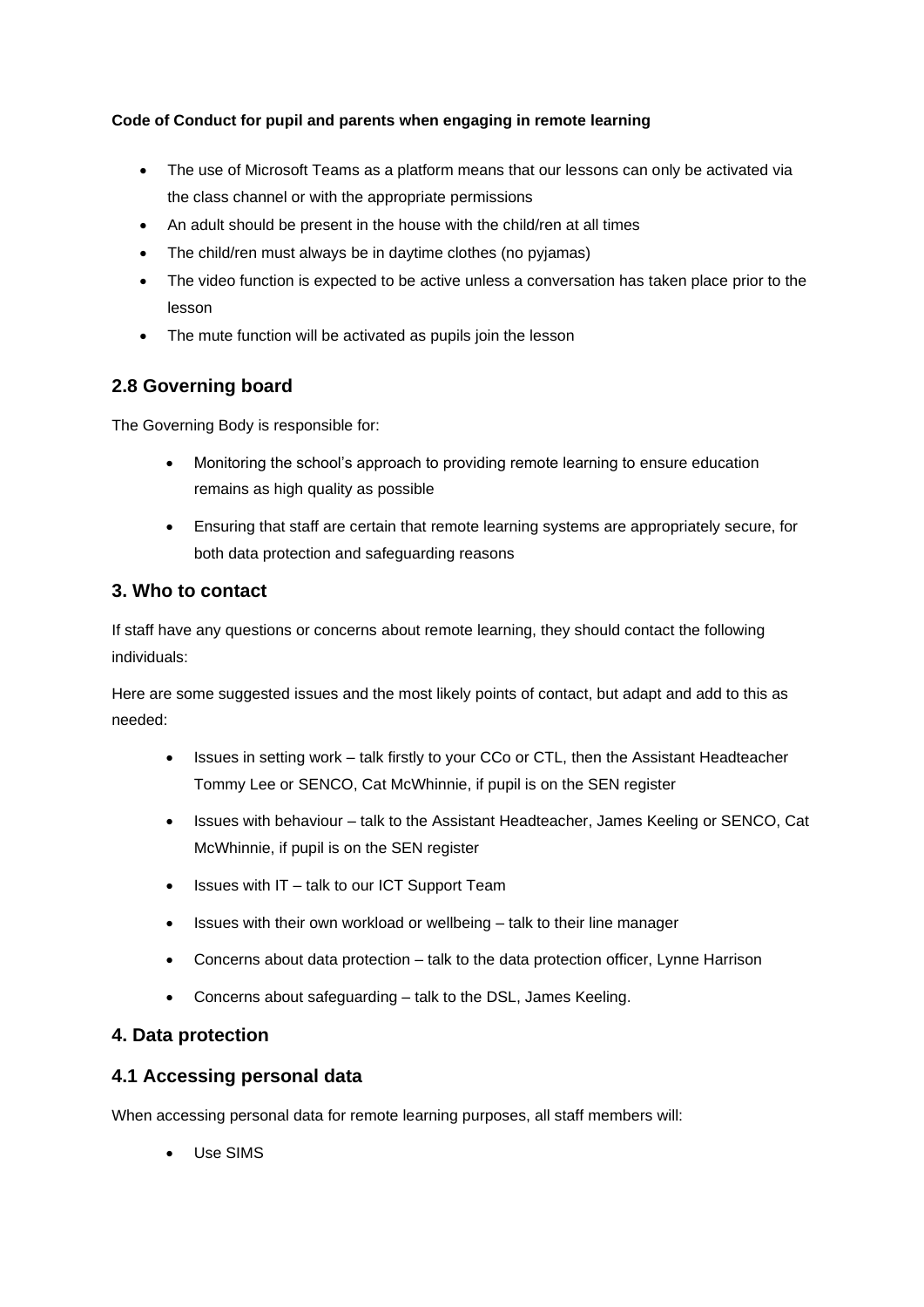• Use school devices or classroom desktop rather than their own personal devices

## **4.2 Processing personal data**

Staff members may need to collect and/or share personal data such as such as email addresses as part of the remote learning system. As long as this processing is necessary for the school's official functions, individuals won't need to give permission for this to happen.

However, staff are reminded to collect and/or share as little personal data as possible online.

## **4.3 Keeping devices secure**

All staff members will take appropriate steps to ensure their devices remain secure. This includes, but is not limited to:

- Keeping the device password-protected strong passwords are at least 8 characters, with a combination of upper and lower-case letters, numbers and special characters (e.g. asterisk or currency symbol)
- Ensuring the hard drive is encrypted this means if the device is lost or stolen, no one can access the files stored on the hard drive by attaching it to a new device
- Making sure the device locks if left inactive for a period of time
- Not sharing the device among family or friends
- Installing antivirus and anti-spyware software
- Keeping operating systems up to date always install the latest updates

## **5. Safeguarding**

At Wallingford School our Governing Body takes seriously its responsibility under Section 11 of the Children Act and duties under "Working Together to Safeguard Children 2019" to safeguard and promote the welfare of children, to work together with other agencies to ensure adequate arrangements exist within our setting to identify and support those children who are suffering harm or are likely to suffer harm.

## **6. Monitoring arrangements**

This policy will be reviewed every short term by the Headteacher. At every review, it will be approved by the Full Governing Body.

## **7. Links with other policies**